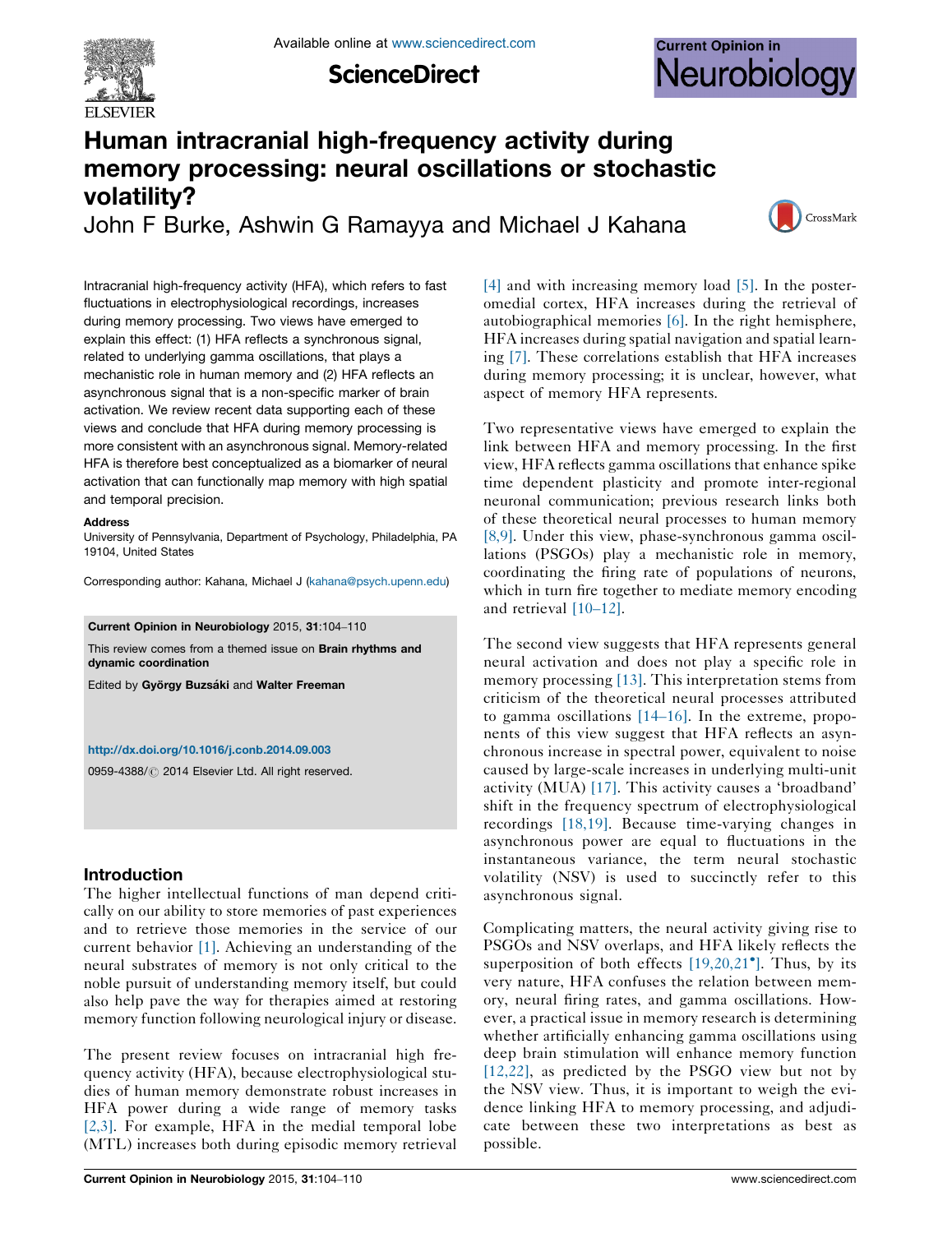Here, we examine recent studies reporting HFA changes in human memory to determine if such changes are more consistent with the NSV or the PSGO view. Using macroelectrode recordings, the PSGO and NSV views can be differentiated based on the shape/morphology of HFA power changes and the amount of HFA phase-synchrony during memory processing. We conclude that HFA during memory processing is more consistent with the NSV view and is probably not mechanistically related to memory. Instead, HFA most likely represents a nonspecific metric of neural activation, and the memoryspecific information conveyed by this signal is reflected in its spatiotemporal pattern, not its frequency or phase.

## Shape/morphology of HFA power during memory processing

Increasesin HFA power may reflect narrow-band 'bumps' in the spectrum or broadband increases in power [\(Figure](#page-2-0) 1a). Establishing which of these effects shapes HFA power during memory processing is important, because each is associated with a different neural origin [\[20,23\]](#page-5-0). Narrow band bumps suggest underlying gamma oscillations (PSGO view) and broadband increases in power suggest asynchronous activity (NSV view) [\[24\]](#page-5-0).

Unfortunately, memory studies often mask the morphology of the power spectrum by presenting statistics comparing HFA power between memory conditions. As an example, Sederberg et al. examined episodic memory formation by comparing spectral power during the presentation of items that were later remembered as compared to those that were later forgotten during a free recall test (subsequent memory effect; SME) [\[25\].](#page-5-0) Electrodes that displayed positive SME statistics clustered around 32 Hz, which were interpreted as gamma oscillations ([Figure](#page-2-0) 1b). However, an identical analysis with a larger number of patients revealed that increases in HFA extended to 64 Hz, with no discernible peak [\[26\]](#page-5-0). Furthermore, Burke et al. showed that the HFA effect was present up to 95 Hz [\(Figure](#page-2-0) 1c) [\[27\]](#page-5-0). Thus, the statistical changes that initially appeared as an HFA oscillation centered at 32 Hz are actually more consistent with a broadband change (see [Figure](#page-2-0) 1d for an example of broadband changes during memory formation).

Within the memory literature, assessing if increases in HFA reflect bumps or flat increases in power is difficult. To address this issue, Kucewicz et al. determined whether band-limited gamma oscillations occur more or less fre-quently during memory processing [\[28](#page-5-0)<sup>\*\*</sup>[\].](#page-5-0) They found that band limited gamma oscillations predominated in primary visual areas during encoding compared to recall. However, because behavioral performance was not taken into account, these changes may reflect either memory processing or repetition effects. In another study, Lega et al. similarly attempted to determine if band-limited gamma oscillations correlate with memory processing

[\[26\].](#page-5-0) Using a peak detection algorithm, the authors found an increase in the number of oscillatory peaks around 64 Hz during episodic memory encoding, but this result was not statistically verified. More research is needed to determine if band-limited gamma oscillations (bumps) correlate with memory processing.

Another consideration is the anatomical location of HFA. Narrow band bumps are often found in primary sensory cortices [\[23,29\]](#page-5-0), but memory-related HFA is found throughout the brain, often in association cortices [\[27\].](#page-5-0) It is not clear if gamma oscillations in sensory cortex and memory-related HFA in broader brain regions represent the same neural signal. Additionally, even when gamma oscillations are observed, they are often intermixed with broadband activity [\[30\].](#page-5-0) In cases where both gamma oscillations and broadband activity occur, recent research suggests that the broadband (asynchronous) features of HFA correlate more strongly with behavior [\[30,31\]](#page-5-0).

In summary, few studies have systematically shown that HFA during memory reflects narrow band peaks (bumps) in the frequency spectrum. The PSGO theory has largely been informed by studies of selective attention using recordings over sensory cortices where narrow band peaks are readily observed [\[32\].](#page-5-0) Whether the PSGO view can be applied to memory-related HFA changes outside of sensory regions and in the absence of these peaks is unclear.

## HFA synchrony during memory processing

The PSGO view, at its core, suggests that the phase of gamma oscillations bundles neuronal activity in temporally meaningful packets [8–[12\]](#page-4-0). Thus, although spectral bumps suggest underlying gamma oscillations, they are not by themselves evidence for the PSGO view. This is best intuited from elementary signal processing that reminds us that the power spectrum, by definition, contains no information about the phase of the signal. Demonstrating this point empirically in a neuroscience context, Xing *et al*. showed that narrow-band increases in gamma power could be generated from filtered noise, i.e. they do not *necessarily* represent oscillations with a mean-ingful phase component [\[33](#page-5-0)<sup>\*</sup>[\]](#page-5-0) (but see [\[34\]\)](#page-5-0). This study highlights that narrow band gamma oscillations represent data that are consistent with, but not direct evidence for, PSGOs.

The most direct evidence of the PSGO view links phasesynchronization to cognitive processing [\[35\]](#page-5-0). In terms of memory, such evidence largely comes from animal models. For example, Igarashi et al. found increased phase-synchrony during a rodent odor-place association task in the 20–40 Hz range (slow gamma band; [\[36\]\)](#page-5-0). In this study, phase-synchronization occurred specifically between the distal region of CA1 and the lateral region of entorhinal cortex. Another study found that object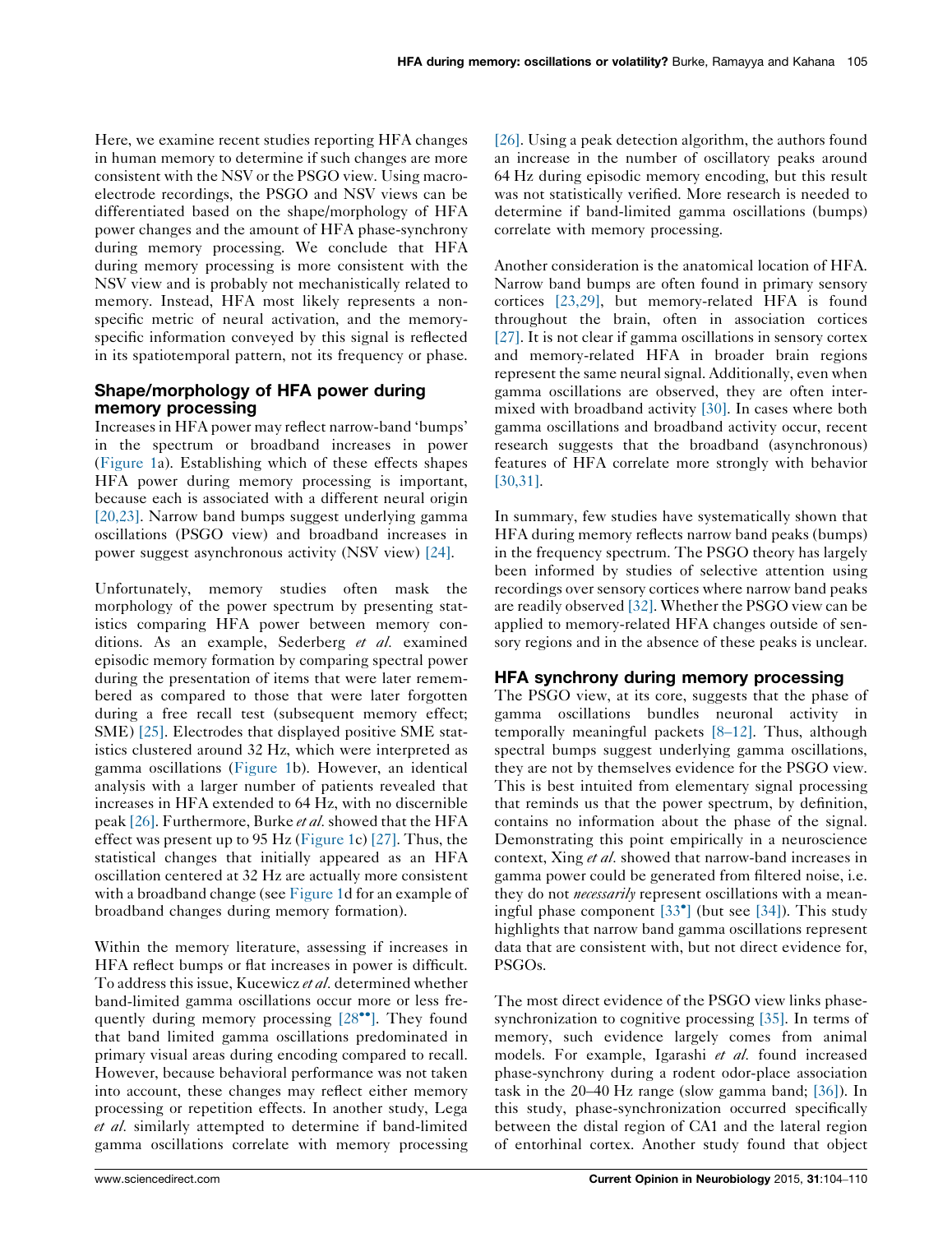<span id="page-2-0"></span>



HFA — morphology and synchrony. (a) Data from human visual cortex shows the spectral morphology of gamma oscillations ('bumps') as well as broadband increases in asynchronous power. Data courtesy of [\[30\].](#page-5-0) (b) The number of electrodes, from an early study of episodic memory formation, exhibiting significantly greater spectral power during successful encoding across frequencies from 2 to 64 Hz. Data from [\[25\].](#page-5-0) (c) Averaged t-statistics across 98 patients comparing spectral power for successful versus unsuccessful encoding are shown. Error bars reflect ±1 SEM across patients. Yellow asterisks mark significant increases/decreases in power during encoding (t-test;  $P < 0.05$ ; Bonferroni corrected). Data courtesy of [\[27\]](#page-5-0). (d) Two power spectra during the encoding period of a memory test for items that were later remembered (red) and later forgotten (blue). The shape of the frequency spectrum reveals a flat, asynchronous increase in high frequency power. Data courtesy of Michael J. Kahana. (e) During memory formation, large increases in HFA are not accompanied by increases in high-frequency synchrony. In fact, regions showing increases in HFA power display significant decreases in phase synchrony. Data courtesy of [\[44](#page-6-0)\*\*[\].](#page-6-0)

memory correlates with increased HFA functional coupling between specific cell–cell pairs in the inferior temporal region of non-human primates [\[37](#page-5-0)<sup>\*</sup>[\]](#page-5-0). Together these animal studies, among others  $[38]$ , show that gamma phase-synchronization is involved in memory processing, and such gamma-synchrony occurs on a local anatomical scale, often between classes of functionally related

neurons [\[39\].](#page-5-0) One caveat is that recent work has challenged the assertion that increased phase-synchronization is sufficient to modulate behavior  $[40]$ . Although more research is needed to link high-frequency phase-synchronization to the formation/retrieval of memories, increased phase-synchronization during memory is strong evidence in favor of the PSGO view.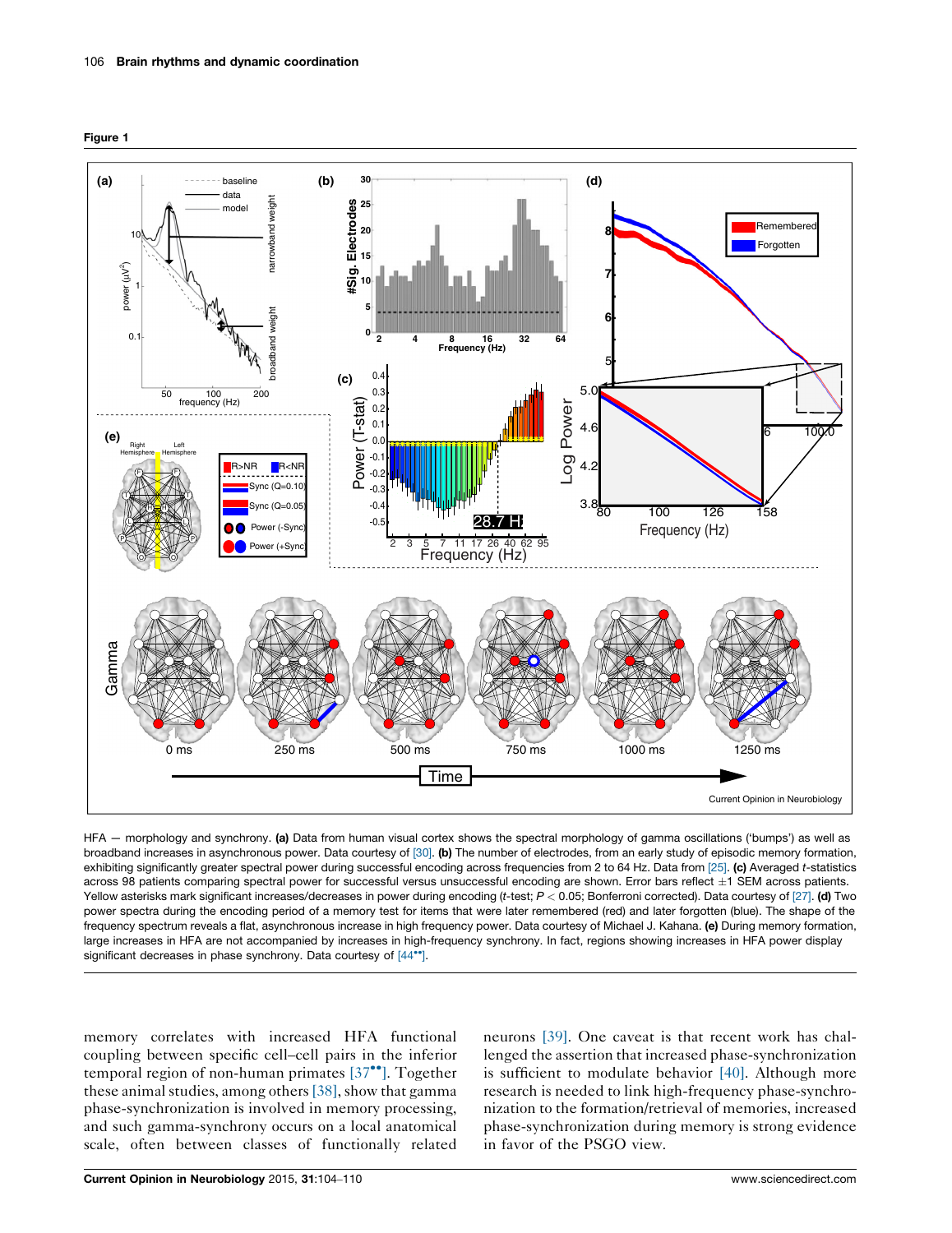<span id="page-3-0"></span>In humans, memory processing elicits increased HFA phase-synchronization between the parahippocampal/ rhinal cortex and the hippocampus [\[41,42\]](#page-5-0). Most recently, rhinal–hippocampal coupling was shown to occur specifically during source-recognition, as opposed to item-recog-nition [\[43](#page-5-0)<sup>\*</sup>[\]](#page-5-0). These data suggest that spatially localized HFA phase-synchronization, during specific types of tasks, plays a role in memory function and is consistent with the PSGO view. However, whether increases in HFA power during memory processing reflects the PSGO view is less clear. In particular, HFA power increases during many different memory tasks over large regions of the brain  $[2,3]$ . If these increases in power reflect the PSGO view, then there should be a massive increase in HFA phase-synchrony during memory processing. Burke et al. specifically tested this and found that increases in HFA power during memory formation were accompanied by decreases in HFA phase synchrony ([Figure](#page-2-0) 1e) [\[44](#page-6-0)<sup>\*\*</sup>[\]](#page-6-0). These findings may seem surprising, but decreases in phase synchrony during memory processing are

Figure 2

actually expected if HFA reflects broadband, asynchronous activity, consistent with the NSV view.

#### Synthesis: HFA as a functional mapping signal

From this discussion, two points are clear: (1) both phasesynchronous gamma oscillations (PSGOs) and asynchronous activity (NSV) may contribute to human HFA and (2) it is unclear which of these effects is responsible for the increase in HFA observed during memory processing. Future studies are needed to determine the relative contribution of PSGOs and NSV to human memory. Until such evidence is available, it is nonetheless useful to adopt an *a priori* hypothesis when interpreting memory-related HFA. Otherwise, HFA could be used to advance conflicting theories on the neurobiology of human memory.

To this end, given (1) the lack of observed narrow-band peaks in the HFA region of the power spectrum during memory processing (2) the hazards involved in



The neurological stages of episodic encoding and retrieval. (a) In each panel, regions that exhibited a significant change in HFA during encoding and recall on a free recall memory task are shown. Color and grayscale renderings represent the percentage of nearby regions exhibiting significant effects and containing more than 5 patients, respectively. Radiological slice view is shown with right (R) and left (L) hemispheres labeled. Data modified from [\[4\]](#page-4-0) and [\[27\].](#page-5-0) (b) In the left medial temporal lobe (MTL), HFA correlated with overall memory performance across patients ( $r = 0.3911$ ,  $P = 0.0015$ ). (c) Each panel describes a particular stage of neural activity during memory formation and retrieval. The text above each panel provides a putative behavioral/cognitive role of each stage.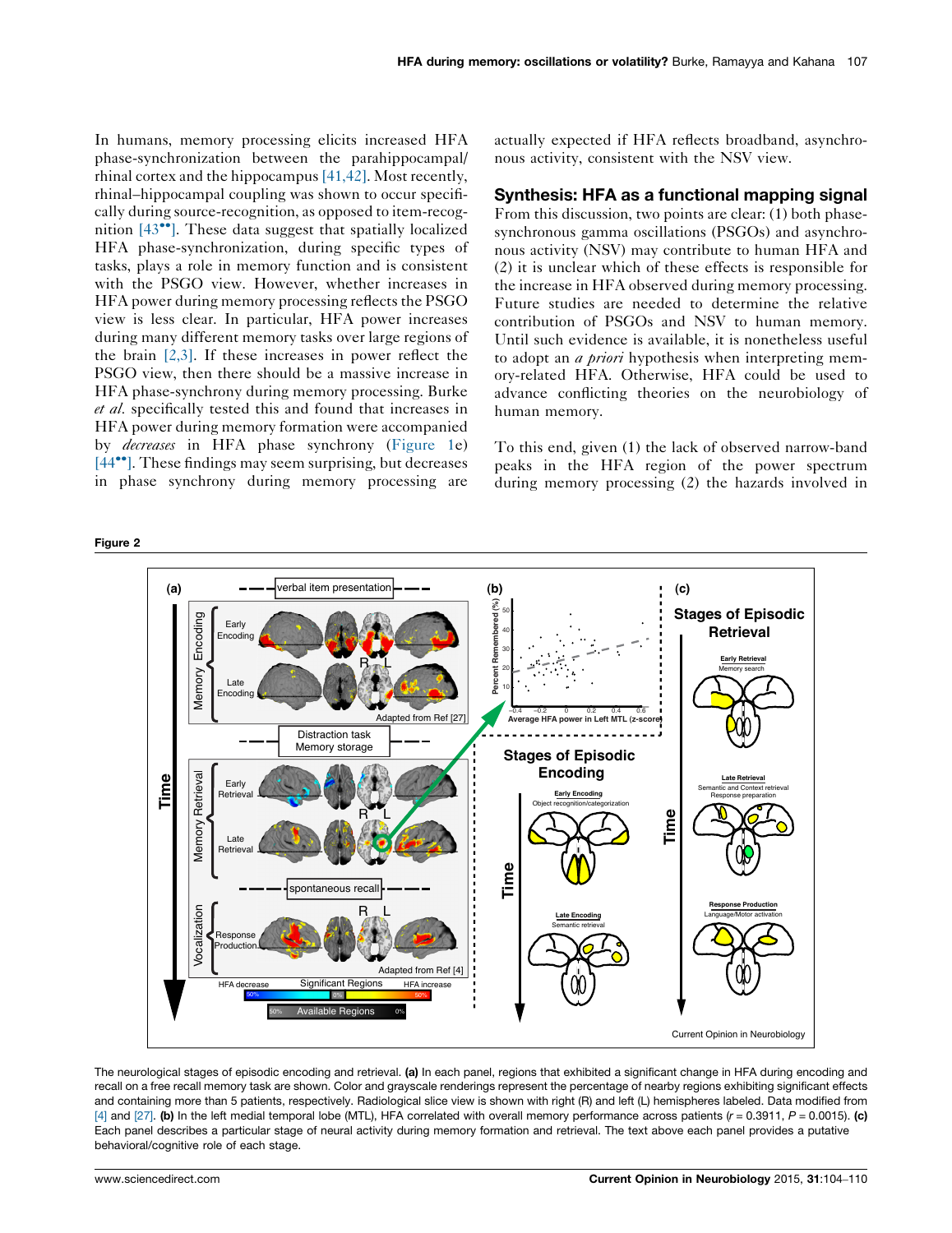<span id="page-4-0"></span>extrapolating the cellular scale of PSGOs in animal recordings to human macro-recordings (3) the paucity of evidence linking phase-synchronous oscillatory activity to increases in human HFA power at the macro-recording level and (4) emerging evidence that asynchronous activity correlates well with a variety of behaviors, we posit that memory-related HFA is more appropriately interpreted as asynchronous NSV rather than synchronous gamma oscillations. Given this interpretation, HFA is best used as a spatially and temporally precise metric of neural activation [\[45,46\]](#page-6-0). For example, recent studies have shown that the spatiotemporal profile of HFA in the superior temporal gyrus can be used to decode human speech content  $[47^{\circ}]$  $[47^{\circ}]$  $[47^{\circ}]$ . In terms of the neural correlates of human memory, the memory-related information in HFA should be encoded by when/where such activations occur, and not if such activations occur.

This approach was recently used to map the brain regions responsible for episodic memory encoding [\[27\]](#page-5-0) and retrieval [4] during verbal free recall (modified in [Figure](#page-3-0) 2a). During successful memory encoding, HFA could be separated into two spatiotemporal distinct stages: an early stage consisting of HFA increases along the ventral visual pathway culminating in hippocampal activation (*Early* Encoding; [Figure](#page-3-0) 2a), and a late stage consisting of HFA increases in discrete areas of the left neocortex (Late Encoding; [Figure](#page-3-0) 2a) [\[27\]](#page-5-0). Episodic retrieval could be similarly staged into; firstly, early retrieval, consisting of a decrease in HFA in the right temporal cortex  $\langle \text{Early} \rangle$ Retrieval; [Figure](#page-3-0) 2a); secondly, late retrieval, consisting of an increase in HFA in the left neocortex and medial temporal lobe immediately before spontaneous recall (*Late Retrieval*; [Figure](#page-3-0) 2a); and finally motor/language activation during vocalization of the recalled item (Response Production; [Figure](#page-3-0) 2A) [4]. Of note, theta oscillations (not shown) occurred simultaneously with decreases in HFA during early retrieval. Also, of all the regions that activated during retrieval, the left MTL predicted memory performance, suggesting that this region represents a final common pathway in recall [\(Figure](#page-3-0) 2b).

The spatiotemporal stages outlined in [Figure](#page-3-0) 2a represent a dynamic neural map of verbal episodic memory function. However, how these spatiotemporal stages work together to give rise to memory encoding and retrieval remains to be determined. One possibility is that each stage represents a particular cognitive operation, and the broader behavior of 'memory' emerges from the stereotyped cascade of these operations over time and anatomical space. To that end, in [Figure](#page-3-0) 2c, we suggest a putative cognitive role for each of these spatiotemporal stages based on their timing and anatomical location. Future research should be aimed at confirming, or rejecting, these hypothesized cognitive functions.

The true value of the NSV view is that it emphasizes the functional mapping utility of HFA. Using this approach, HFA is useful to build a dynamic neural map of memory. Further memory research should be geared toward understanding what the components of this map represent and how they work together to create the unique phenomenon of human memory.

### Conflict of interest statement

Nothing declared.

### Acknowledgements

This work was supported by National Institutes of Health grants MH055687 and MH017168, as well as the Defense Advanced Research Projects Agency under award number N66001-14-2-4032. We thank Nicole M Long, Joshua Jacobs, Jeremy R Manning, and Kareem A Zaghloul for helpful discussion and input. We thank Katherine Hurley for her help in editing this manuscript.

#### References and recommended reading

Papers of particular interest, published within the period of review, have been highlighted as:

- of special interest
- •• of outstanding interest
- 1. Kahana MJ: [Foundations](http://refhub.elsevier.com/S0959-4388(14)00181-0/sbref0005) of Human Memory. New York: Oxford [University](http://refhub.elsevier.com/S0959-4388(14)00181-0/sbref0005) Press: 2012.
- 2. Nyhus E, Curran T: [Functional](http://refhub.elsevier.com/S0959-4388(14)00181-0/sbref0010) role of gamma and theta [oscillations](http://refhub.elsevier.com/S0959-4388(14)00181-0/sbref0010) in episodic memory. Neurosci Biobehav Rev 2010, 34(7)[:1023-1035.](http://refhub.elsevier.com/S0959-4388(14)00181-0/sbref0010)
- 3. Johnson EL, Knight RT: [Intracranial](http://refhub.elsevier.com/S0959-4388(14)00181-0/sbref0015) recordings and human memory. Curr Opin [Neurobiol](http://refhub.elsevier.com/S0959-4388(14)00181-0/sbref0015) 2015, 31(7):18-25.
- 4. Burke JF, Sharan AD, Evans JJ, Healey MK, [Sperling](http://refhub.elsevier.com/S0959-4388(14)00181-0/sbref0020) MR, Beck EN, Davis KA, Lucas TH, [Kahana](http://refhub.elsevier.com/S0959-4388(14)00181-0/sbref0020) MJ: Theta and highfrequency activity mark [spontaneous](http://refhub.elsevier.com/S0959-4388(14)00181-0/sbref0020) recall of episodic memories. J Neurosci 2014, 34(34)[:11355-11365.](http://refhub.elsevier.com/S0959-4388(14)00181-0/sbref0020)
- 5. van Vugt MK, [Schulze-Bonhage](http://refhub.elsevier.com/S0959-4388(14)00181-0/sbref0025) A, Litt B, Brandt A, Kahana MJ: [Hippocampal](http://refhub.elsevier.com/S0959-4388(14)00181-0/sbref0025) gamma oscillations increase with working memory load. J Neurosci 2010, 30(7)[:2694-2699.](http://refhub.elsevier.com/S0959-4388(14)00181-0/sbref0025)
- 6. Foster BL, Dastjerdi M, Parvizi J: Neural [populations](http://refhub.elsevier.com/S0959-4388(14)00181-0/sbref0030) in human [posteromedial](http://refhub.elsevier.com/S0959-4388(14)00181-0/sbref0030) cortex display opposing responses during<br>memory and numerical [processing](http://refhub.elsevier.com/S0959-4388(14)00181-0/sbref0030). Proc Natl Acad Sci U S A 2012, 109(38)[:15514-15519.](http://refhub.elsevier.com/S0959-4388(14)00181-0/sbref0030)
- 7. Jacobs J, Korolev I, Caplan J, [Ekstrom](http://refhub.elsevier.com/S0959-4388(14)00181-0/sbref0035) A, Litt B, Baltuch G, Fried I, Schulze-Bonhage A, Madsen J, Kahana MJ: [Right-lateralized](http://refhub.elsevier.com/S0959-4388(14)00181-0/sbref0035) brain [oscillations](http://refhub.elsevier.com/S0959-4388(14)00181-0/sbref0035) in human spatial navigation. J Cogn Neurosci 2010, 22(5)[:824-836.](http://refhub.elsevier.com/S0959-4388(14)00181-0/sbref0035)
- 8. Jutras M. Buffalo EA: [Synchronous](http://refhub.elsevier.com/S0959-4388(14)00181-0/sbref0040) neural activity and memory [formation](http://refhub.elsevier.com/S0959-4388(14)00181-0/sbref0040). Curr Opin Neurobiol 2010, 20(2):150-155.
- 9. Fell J, Axmacher N: The role of phase [synchronization](http://refhub.elsevier.com/S0959-4388(14)00181-0/sbref0045) in memory [processes](http://refhub.elsevier.com/S0959-4388(14)00181-0/sbref0045). Nat Rev Neurosci 2011, 12(2):105-118.
- 10. Watrous AJ, Fell J, Ekstrom AD, [Axmacher](http://refhub.elsevier.com/S0959-4388(14)00181-0/sbref0050) N: More than spikes: common oscillatory [mechanisms](http://refhub.elsevier.com/S0959-4388(14)00181-0/sbref0050) for content specific neural [representations](http://refhub.elsevier.com/S0959-4388(14)00181-0/sbref0050) during perception and memory. Curr Opin [Neurobiol](http://refhub.elsevier.com/S0959-4388(14)00181-0/sbref0050) 2015, 31:33-3
- 11. Lisman JE, Jensen O: The [theta-gamma](http://refhub.elsevier.com/S0959-4388(14)00181-0/sbref0055) neural code. Neuron 2013, 77(6)[:1002-1016.](http://refhub.elsevier.com/S0959-4388(14)00181-0/sbref0055)
- 12. Lee H, Fell J, [Axmacher](http://refhub.elsevier.com/S0959-4388(14)00181-0/sbref0060) N: Electrical engram: how deep brain [stimulation](http://refhub.elsevier.com/S0959-4388(14)00181-0/sbref0060) affects memory. Trends Cogn Sci 2013, 17(11)[:574-584.](http://refhub.elsevier.com/S0959-4388(14)00181-0/sbref0060)
- 13. Merker B: Cortical gamma [oscillations:](http://refhub.elsevier.com/S0959-4388(14)00181-0/sbref0065) the functional key is [activation,](http://refhub.elsevier.com/S0959-4388(14)00181-0/sbref0065) not cognition. Neurosci Biobehav Rev 2013, 37(3)[:401-417.](http://refhub.elsevier.com/S0959-4388(14)00181-0/sbref0065)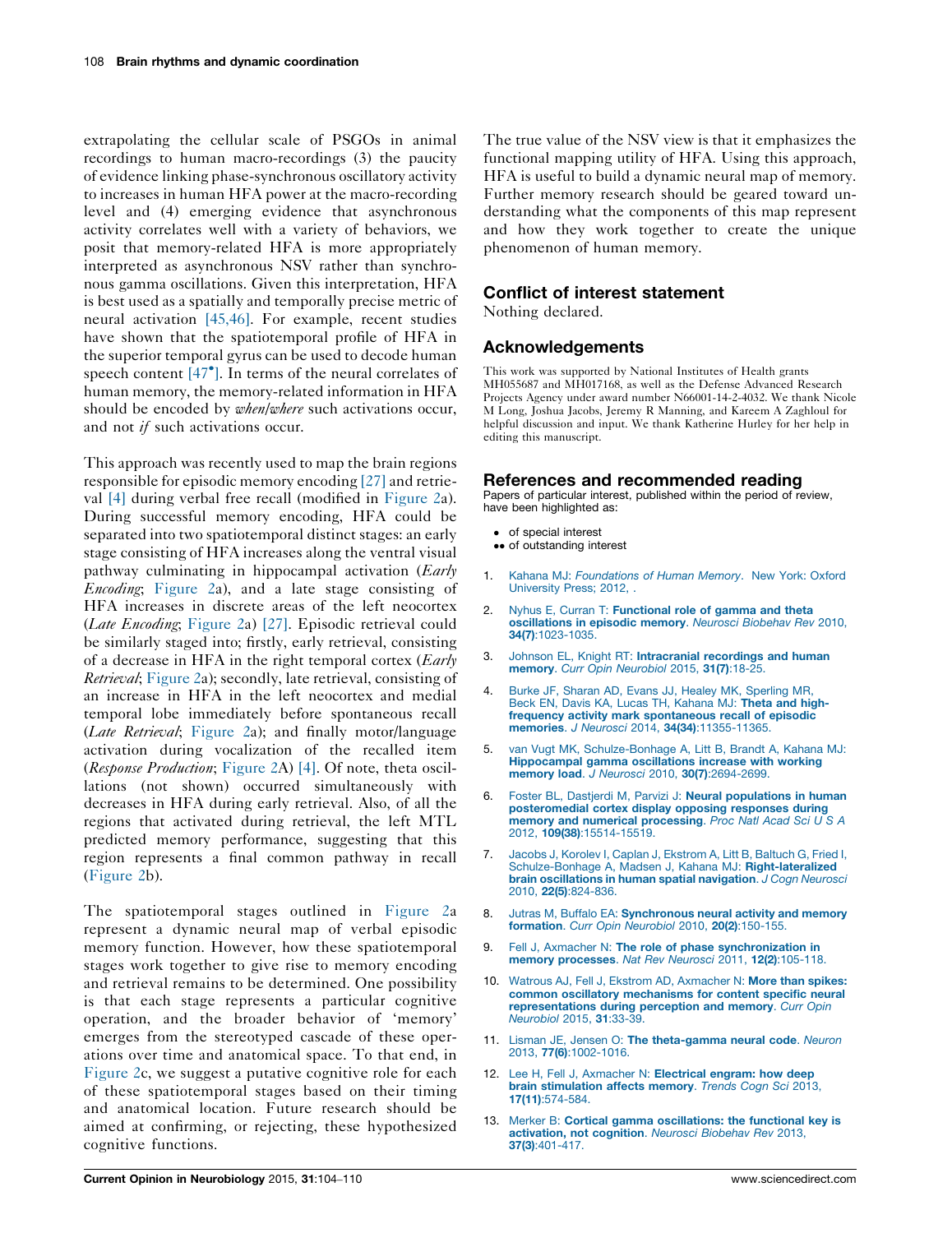- <span id="page-5-0"></span>14. Kirschfeld K: [Oscillations](http://refhub.elsevier.com/S0959-4388(14)00181-0/sbref0070) in the insect brain: do they correspond to the cortical waves of [vertebrates?](http://refhub.elsevier.com/S0959-4388(14)00181-0/sbref0070) Proc Natl Acad Sci U S A 1992, 89[:4764-4768.](http://refhub.elsevier.com/S0959-4388(14)00181-0/sbref0070)
- 15. Shadlen M, Movshon J: [Synchrony](http://refhub.elsevier.com/S0959-4388(14)00181-0/sbref0075) unbound. A critical evaluation of the temporal binding [hypothesis](http://refhub.elsevier.com/S0959-4388(14)00181-0/sbref0075). Neuron 1999, 24[:67-77.](http://refhub.elsevier.com/S0959-4388(14)00181-0/sbref0075)
- 16. Ray S, Maunsell JH: Differences in gamma [frequencies](http://refhub.elsevier.com/S0959-4388(14)00181-0/sbref0080) across visual cortex restrict their possible use in [computation](http://refhub.elsevier.com/S0959-4388(14)00181-0/sbref0080). Neuron 2010, 67(5)[:885-896.](http://refhub.elsevier.com/S0959-4388(14)00181-0/sbref0080)
- 17. Miller KJ, Honey CJ, Hermes D, Rao RP, den Nijs M, [Ojemann](http://refhub.elsevier.com/S0959-4388(14)00181-0/sbref0085) JG: [Broadband](http://refhub.elsevier.com/S0959-4388(14)00181-0/sbref0085) changes in the cortical surface potential track activation of functionally diverse neuronal [populations](http://refhub.elsevier.com/S0959-4388(14)00181-0/sbref0085). [NeuroImage](http://refhub.elsevier.com/S0959-4388(14)00181-0/sbref0085) 2014, 85:711-720.
- 18. Manning JR, Jacobs J, Fried I, Kahana MJ: [Broadband](http://refhub.elsevier.com/S0959-4388(14)00181-0/sbref0090) shifts in **LFP power spectra are correlated with [single-neuron](http://refhub.elsevier.com/S0959-4388(14)00181-0/sbref0090) spiking**<br>in humans. *J Neurosci* 2009, **29(43)**[:13613-13620.](http://refhub.elsevier.com/S0959-4388(14)00181-0/sbref0090)
- 19. [Belluscio](http://refhub.elsevier.com/S0959-4388(14)00181-0/sbref0095) MA, Mizuseki K, Schmidt R, Kempter R, Buzsáki G: [Cross-frequency](http://refhub.elsevier.com/S0959-4388(14)00181-0/sbref0095) phase-phase coupling between theta and gamma oscillations in the [hippocampus](http://refhub.elsevier.com/S0959-4388(14)00181-0/sbref0095). J Neurosci 2012, 32(2)[:423-435.](http://refhub.elsevier.com/S0959-4388(14)00181-0/sbref0095)
- 20. Lachaux JP, [Axmacher](http://refhub.elsevier.com/S0959-4388(14)00181-0/sbref0100) N, Mormann F, Halgren E, Crone NE: Highfrequency neural activity and human [cognition:](http://refhub.elsevier.com/S0959-4388(14)00181-0/sbref0100) past, present and possible future of [intracranial](http://refhub.elsevier.com/S0959-4388(14)00181-0/sbref0100) EEG research. Prog [Neurobiol](http://refhub.elsevier.com/S0959-4388(14)00181-0/sbref0100) 2012, 98(3):279-301.
- 21. [Scheffer-Teixeira](http://refhub.elsevier.com/S0959-4388(14)00181-0/sbref0105) R, Belchior H, Leao RN, Ribeiro S, Tort AB: On  $\bullet$ [high-frequency](http://refhub.elsevier.com/S0959-4388(14)00181-0/sbref0105) field oscillations (>100 Hz) and the spectral leakage of spiking activity. J Neurosci 2013, 33(4)[:1535-1539.](http://refhub.elsevier.com/S0959-4388(14)00181-0/sbref0105)

In this study, the authors found that HFA in the rodent hippocampus is composed of two signals: true gamma oscillations as well broadband power. The broadband activity correlated with increased underlying multi-unit activity, consistent with the NSV view. They found that gamma oscillations could be separated from NSV by the detection of circumscribed peaks (bumps) in the power spectrum. Moreover, the authors found that, if gamma oscillations are not present, NSV can influence activity as low as 50 Hz.

- 22. Fell J, Staresina BP, Do Lam ATA, Widman G, [Helmstaedter](http://refhub.elsevier.com/S0959-4388(14)00181-0/sbref0110) C, Elger CE, Axmacher N: Memory [modulation](http://refhub.elsevier.com/S0959-4388(14)00181-0/sbref0110) by weak [synchronous](http://refhub.elsevier.com/S0959-4388(14)00181-0/sbref0110) deep brain stimulation: a pilot study. Brain Stimul 2013, 6(3)[:270-273.](http://refhub.elsevier.com/S0959-4388(14)00181-0/sbref0110)
- 23. Sedley W, Cunningham MO: Do cortical gamma oscillations promote or suppress perception? An under-asked question with an over-assumed answer. Front Hum Neurosci 2013, 7 [http://dx.doi.org/10.3389/fnhum.2013.00595.](http://dx.doi.org/10.3389/fnhum.2013.00595)
- 24. Ray S, Maunsell JH: [Different](http://refhub.elsevier.com/S0959-4388(14)00181-0/sbref0120) origins of gamma rhythm and [high-gamma](http://refhub.elsevier.com/S0959-4388(14)00181-0/sbref0120) activity in macaque visual cortex. PLoS Biol 2011, 9(4)[:e1000610.](http://refhub.elsevier.com/S0959-4388(14)00181-0/sbref0120)
- 25. [Sederberg](http://refhub.elsevier.com/S0959-4388(14)00181-0/sbref0125) PB, Kahana MJ, Howard MW, Donner EJ, Madsen JR: Theta and gamma [oscillations](http://refhub.elsevier.com/S0959-4388(14)00181-0/sbref0125) during encoding predict subsequent recall. J Neurosci 2003, 23(34)[:10809-10814.](http://refhub.elsevier.com/S0959-4388(14)00181-0/sbref0125)
- 26. Lega B, Jacobs J, Kahana MJ: Human [hippocampal](http://refhub.elsevier.com/S0959-4388(14)00181-0/sbref0130) theta [oscillations](http://refhub.elsevier.com/S0959-4388(14)00181-0/sbref0130) and the formation of episodic memories. [Hippocampus](http://refhub.elsevier.com/S0959-4388(14)00181-0/sbref0130) 2012, 22(4):748-761.
- 27. Burke JF, Long NM, [Zaghloul](http://refhub.elsevier.com/S0959-4388(14)00181-0/sbref0135) KA, Sharan AD, Sperling MR, Kahana MJ: Human intracranial [high-frequency](http://refhub.elsevier.com/S0959-4388(14)00181-0/sbref0135) activity maps episodic memory formation in space and time. [NeuroImage](http://refhub.elsevier.com/S0959-4388(14)00181-0/sbref0135) 2014, 85[:834-843.](http://refhub.elsevier.com/S0959-4388(14)00181-0/sbref0135)
- 28. Kucewicz MT, Cimbalnik J, [Matsumoto](http://refhub.elsevier.com/S0959-4388(14)00181-0/sbref0140) JY, Brinkmann BH,
- $\bullet$ -[Bower](http://refhub.elsevier.com/S0959-4388(14)00181-0/sbref0140) MR, Vasoli V, Sulc V, Meyer F, Marsh WR, Stead SM, Worrell GA: High frequency [oscillations](http://refhub.elsevier.com/S0959-4388(14)00181-0/sbref0140) are associated with cognitive processing in human [recognition](http://refhub.elsevier.com/S0959-4388(14)00181-0/sbref0140) memory. Brain 2014, 137(8)[:2231-2244.](http://refhub.elsevier.com/S0959-4388(14)00181-0/sbref0140)

The authors measured intracranial EEG from 12 patients engaged in a recognition memory task with a 24 hour delay between encoding and recall. Viewing picture stimuli during both encoding and recall correlated with increased spectral 'bumps' in the gamma (50–125 Hz), ripple (125– 250 Hz) and fast ripple (250–500 Hz) frequency bands along the ventral visual stream. To test if the HFA bumps reflected memory processing, the authors compared these changes during encoding and recall. HFA bumps clustered in the occipital and parahippocampal cortex during encoding and the temporal and frontal cortex during recall. Of note, memory performance (correct versus incorrect recognition) was not assessed in this study.

- 29. Winawer J, Miller KJ, Hermes D, Parvizi J, Wandell BA: [Oriented](http://refhub.elsevier.com/S0959-4388(14)00181-0/sbref0145) [luminance](http://refhub.elsevier.com/S0959-4388(14)00181-0/sbref0145) gratings but not noise patterns induce narrow gamma band ECoG [responses](http://refhub.elsevier.com/S0959-4388(14)00181-0/sbref0145) in human visual cortex. J Vis [2013,](http://refhub.elsevier.com/S0959-4388(14)00181-0/sbref0145) 13(9) 33–33.
- 30. Hermes D, Miller KJ, Wandell BA, Winawer J: [Stimulus](http://refhub.elsevier.com/S0959-4388(14)00181-0/sbref0150) [dependence](http://refhub.elsevier.com/S0959-4388(14)00181-0/sbref0150) of gamma oscillations in human visual cortex. Cereb Cortex 2014. [doi:10.1093/cercor/bhu091.](http://refhub.elsevier.com/S0959-4388(14)00181-0/sbref0150)
- 31. Winawer J, Kay KN, Foster BL, [Rauschecker](http://refhub.elsevier.com/S0959-4388(14)00181-0/sbref0155) AM, Parvizi J, Wandell BA: [Asynchronous](http://refhub.elsevier.com/S0959-4388(14)00181-0/sbref0155) broadband signals are the principal source of the bold [response](http://refhub.elsevier.com/S0959-4388(14)00181-0/sbref0155) in human visual cortex. Curr Biol 2013, 23(13)[:1145-1153.](http://refhub.elsevier.com/S0959-4388(14)00181-0/sbref0155)
- 32. Fries P, Nikolic D, Singer W: The gamma cycle. Trends [Neurosci](http://refhub.elsevier.com/S0959-4388(14)00181-0/sbref0160) 2007, 30(7)[:309-316.](http://refhub.elsevier.com/S0959-4388(14)00181-0/sbref0160)
- 33. Xing D, Shen Y, Burns S, Yeh CI, Shapley R, Li W: [Stochastic](http://refhub.elsevier.com/S0959-4388(14)00181-0/sbref0165)
- generation of [gamma-band](http://refhub.elsevier.com/S0959-4388(14)00181-0/sbref0165) activity in primary visual cortex of<br>awake and [anesthetized](http://refhub.elsevier.com/S0959-4388(14)00181-0/sbref0165) monkeys. J Neurosci 2012, 32(40)[:13873-13880.](http://refhub.elsevier.com/S0959-4388(14)00181-0/sbref0165)

Here, the authors tested if HFA from monkey visual cortex (in both awake and anesthetized animals) reflected gamma oscillations. In particular, the authors compared actual LFP spectra to analogous spectra calculated from surrogate LFP data with a random phase component (noise). They found that gamma calculated from the actual LFP was indistinguishable from gamma calculated from the noise signal, indicating that gamma activity is 'temporally unstructured' and incapable of synchronizing.

- 34. Nikolic D, Fries P, Singer W: Gamma [oscillations:](http://refhub.elsevier.com/S0959-4388(14)00181-0/sbref0170) precise temporal [coordination](http://refhub.elsevier.com/S0959-4388(14)00181-0/sbref0170) without a metronome. Trends Cogn Sci 2013, 17(2)[:54-55.](http://refhub.elsevier.com/S0959-4388(14)00181-0/sbref0170)
- 35. Roberts MJ, Lowet E, Brunet NM, Wal MT, [Tiesinga](http://refhub.elsevier.com/S0959-4388(14)00181-0/sbref0175) P, Fries P, Weerd PD: Robust gamma [coherence](http://refhub.elsevier.com/S0959-4388(14)00181-0/sbref0175) between macaque V1 and V2 by dynamic [frequency](http://refhub.elsevier.com/S0959-4388(14)00181-0/sbref0175) matching. Neuron 2013, 78(3)[:523-536.](http://refhub.elsevier.com/S0959-4388(14)00181-0/sbref0175)
- 36. Igarashi KM, Lu L, Colgin LL, Moser MB, Moser El: [Coordination](http://refhub.elsevier.com/S0959-4388(14)00181-0/sbref0180) of entorhinal–[hippocampal](http://refhub.elsevier.com/S0959-4388(14)00181-0/sbref0180) ensemble activity during [associative](http://refhub.elsevier.com/S0959-4388(14)00181-0/sbref0180) learning. Nature 2014, 510(7503):143-147.
- 37. [Hirabayashi](http://refhub.elsevier.com/S0959-4388(14)00181-0/sbref0185) T, Tamura K, Takeuchi D, Takeda M, Koyano KW, --Miyashita Y: Distinct neuronal [interactions](http://refhub.elsevier.com/S0959-4388(14)00181-0/sbref0185) in anterior [inferotemporal](http://refhub.elsevier.com/S0959-4388(14)00181-0/sbref0185) areas of macaque monkeys during retrieval of object [association](http://refhub.elsevier.com/S0959-4388(14)00181-0/sbref0185) memory. J Neurosci 2014, 34(28):9377-9388.

In this study, two monkeys performed a paired associates memory task. The authors recorded from two areas in the anterior inferior temporal region (area TE and 36) during the retrieval portion of the task. They found two classes of functionally distinct neuronal responses: neurons that increased their firing rate when the cue was presented and neurons that increased their firing rate during the retrieval of the association. They found that HFA (gamma) coherence occurred within classes of functionally distinct cell–cell pairs.

- 38. Colgin LL, Moser El: Gamma oscillations in the [hippocampus](http://refhub.elsevier.com/S0959-4388(14)00181-0/sbref0190). [Physiology](http://refhub.elsevier.com/S0959-4388(14)00181-0/sbref0190) 2010, 25:319-329.
- 39. Vinck M, [Womelsdorf](http://refhub.elsevier.com/S0959-4388(14)00181-0/sbref0195) T, Buffalo EA, Desimone R, Fries P: Attentional modulation of cell [class-specific](http://refhub.elsevier.com/S0959-4388(14)00181-0/sbref0195) gamma-band [synchronization](http://refhub.elsevier.com/S0959-4388(14)00181-0/sbref0195) in awake monkey area V4. Neuron 2013, 80(4)[:1077-1089.](http://refhub.elsevier.com/S0959-4388(14)00181-0/sbref0195)
- 40. Histed MH, Maunsell JH: Cortical neural [populations](http://refhub.elsevier.com/S0959-4388(14)00181-0/sbref0200) can guide behavior by integrating inputs linearly, [independent](http://refhub.elsevier.com/S0959-4388(14)00181-0/sbref0200) of synchrony. Proc Natl Acad Sci U S A 2014, 111(1)[:E178-E187.](http://refhub.elsevier.com/S0959-4388(14)00181-0/sbref0200)
- 41. Fell J, Klaver P, Lehnertz K, [Grunwald](http://refhub.elsevier.com/S0959-4388(14)00181-0/sbref0205) T, Schaller C, Elger CE, Fernandez G: Human memory formation is [accompanied](http://refhub.elsevier.com/S0959-4388(14)00181-0/sbref0205) by rhinal–[hippocampal](http://refhub.elsevier.com/S0959-4388(14)00181-0/sbref0205) coupling and decoupling. Nat Neurosci 2001, 4(12)[:1259-1264.](http://refhub.elsevier.com/S0959-4388(14)00181-0/sbref0205)
- 42. Axmacher N, Schmitz DP, Wagner T, Elger CE, Fell J: [Interactions](http://refhub.elsevier.com/S0959-4388(14)00181-0/sbref0210) between medial temporal lobe, [prefrontal](http://refhub.elsevier.com/S0959-4388(14)00181-0/sbref0210) cortex, and inferior temporal regions during visual working memory: a [combined](http://refhub.elsevier.com/S0959-4388(14)00181-0/sbref0210) [intracranial](http://refhub.elsevier.com/S0959-4388(14)00181-0/sbref0210) EEG and functional magnetic resonance imaging study. J Neurosci 2008, 28(29)[:7304-7312.](http://refhub.elsevier.com/S0959-4388(14)00181-0/sbref0210)
- 43. Staresina BP, Fell J, Lam ATD, [Axmacher](http://refhub.elsevier.com/S0959-4388(14)00181-0/sbref0215) N, Henson RN: Memory
- -signals are temporally [dissociated](http://refhub.elsevier.com/S0959-4388(14)00181-0/sbref0215) in and across human [hippocampus](http://refhub.elsevier.com/S0959-4388(14)00181-0/sbref0215) and perirhinal cortex. Nat Neurosci 2012, 15(8)[:1167-1173.](http://refhub.elsevier.com/S0959-4388(14)00181-0/sbref0215)

Here, five patients with implanted subdural electrodes performed a recognition memory task in which words were presented during the study period, alongside images of particular scenes/colors. During test, the patients identified previously seen words as 'old' (item memory) and